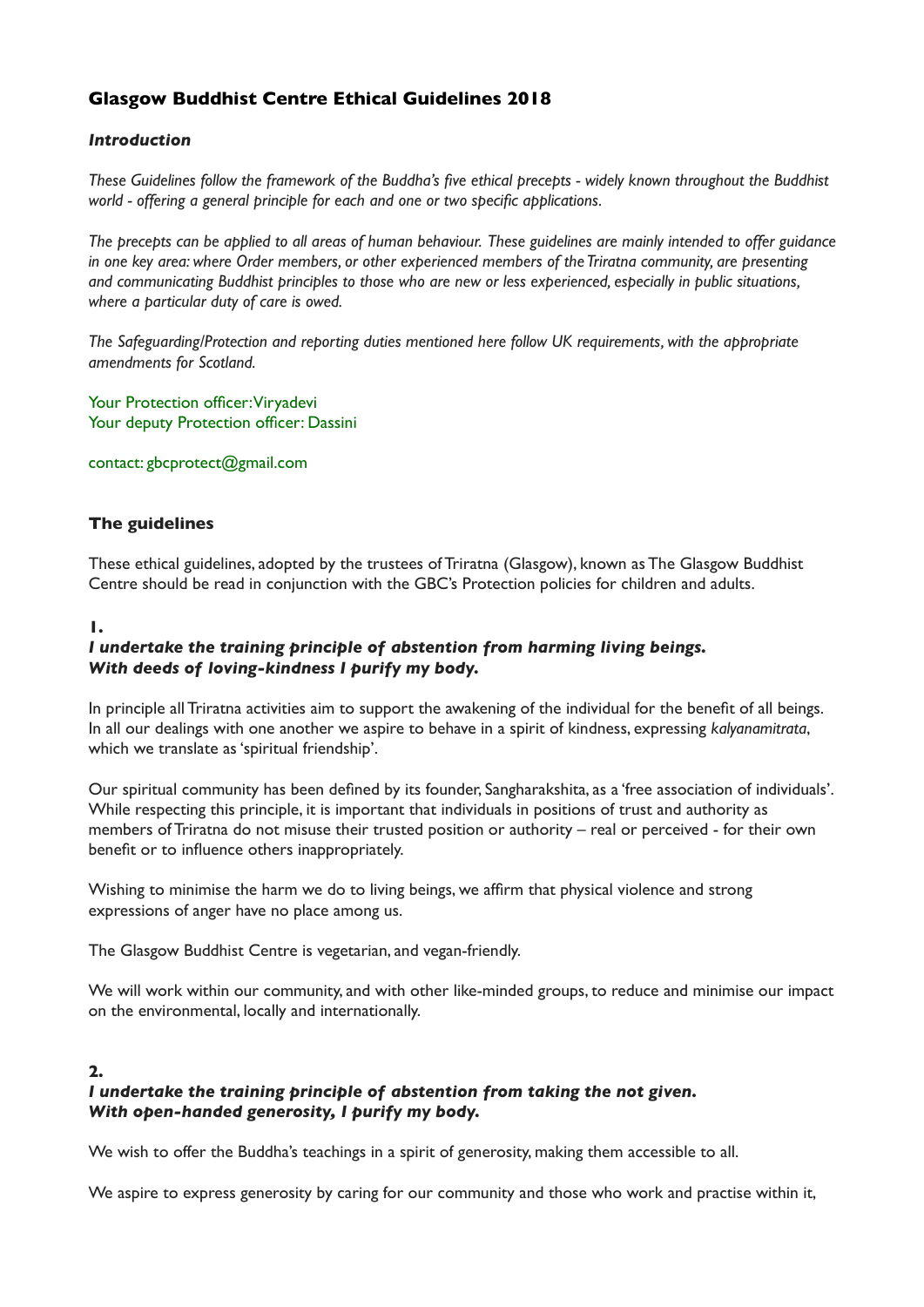finding ways to support those who undertake particular responsibilities in teaching and administration or serving as trustees or council members.

Those of us who handle money, property or other resources for a Triratna Buddhist Centre, Group or enterprise will take care of them and avoid their deliberate misuse or misappropriation. If misuse is suspected, we will report this to our Protection officer or the Triratna Safeguarding team. safeguarding@triratnadevelopment.org

### **3**

### *I undertake the training principle of abstention from sexual misconduct. With stillness, simplicity and contentment I purify my body.*

Triratna is a community of people practising the Buddha's teachings together with a strong emphasis on spiritual friendship. It is natural that close relationships should develop between us, and that some of these may be sexual relationships.

We encourage all members of our community to conduct their sexual relationships ethically, with awareness and kindness.

Those of us in teaching roles, supporting roles or with other positions of responsibility within the sangha have a particular responsibility in this area, particularly to those new to Triratna. We have a duty of care in respect to our conduct and position and to have due regard both for our precepts and to the requirements of our policies for Protecting adults.

We are aware that as a person starts to explore the liberation that Dharma practice can provide, it is easy to confuse strength of feeling for the Dharma with an attraction to the individual serving as their main point of contact with Triratna and to the Buddhist tradition more generally.

As such, we recognise that it is highly inadvisable for those leading Buddhist activities, *or* in positions of leadership, responsibility or spiritual mentoring, to enter into sexual relationships with those new to Triratna.

Even where there is clear mutual attraction and wish to enter a relationship we will wait until the more experienced Buddhist is no longer a primary teacher/mentor to the person with less experience of Triratna, and until that person has formed other friendships in our sangha.

We ask that a proposed relationship between an Order member in a teaching role (or who may be perceived as being in any position of authority) and someone less experienced in Triratna should be discussed openly with other Order members; usually with the Order member's chapter and/or their preceptor and kalyana mitras. We suggest also that such discussions be minuted by the chapter convenor, preceptor or kalayanamitras for the benefit of all concerned should questions later arise.

#### **4**

# *I undertake the training principle of abstention from false speech. With truthful communication, I purify my speech.*

In all our dealings with those we teach we are committed to truthful, meaningful, helpful and harmonious communication, written or spoken.

We wish to create an atmosphere of friendliness, co-operation and trust. We will share information carefully, motivated by desire for the wellbeing and spiritual progress of those we discuss and taking note of data protection legislation.